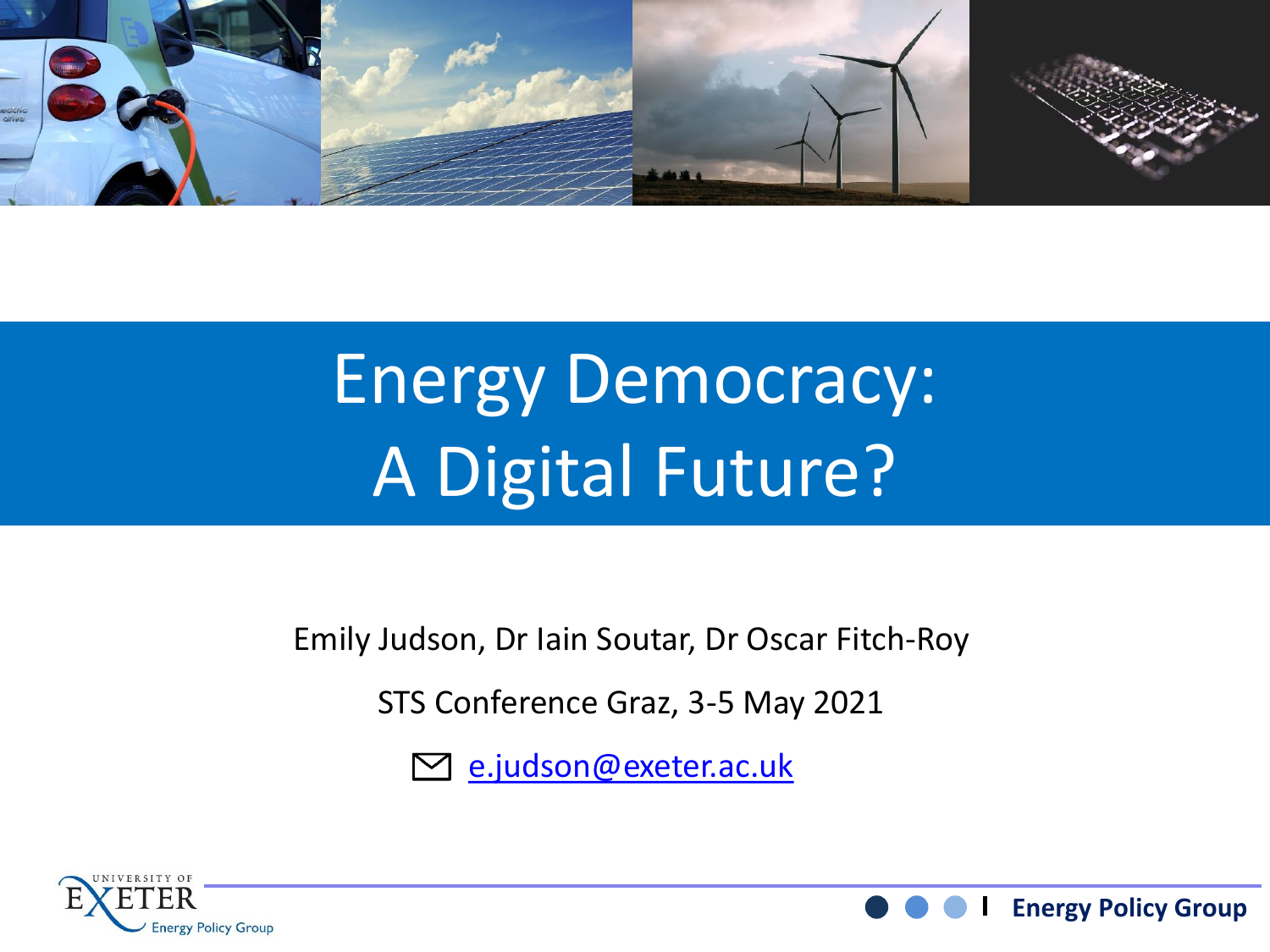## Energy democracy and analytical framework

| <b>Main dimensions</b>             | <b>Components</b>                                                                                                              | <b>Indicators</b>                                                                                                                                                                                                                                                                                                       |
|------------------------------------|--------------------------------------------------------------------------------------------------------------------------------|-------------------------------------------------------------------------------------------------------------------------------------------------------------------------------------------------------------------------------------------------------------------------------------------------------------------------|
| <b>Popular sovereignty</b>         | Citizens as recipients of energy policy<br>Citizens as stakeholders (producers and<br>consumers)<br>Citizens as accountholders | Welfare and energy access as key benchmarks<br>Consumer prices and quality of service<br>Prosumer legislation and grid access<br>Prosumer support schemes<br>Public accountability of energy decision-makers                                                                                                            |
| <b>Participatory</b><br>governance | <b>Inclusiveness</b><br>Transparency<br>Access to information<br>Energy education and awareness raising                        | Incorporation of public consultations at all levels<br>Citizen interest/opinion on par with expert agenda<br>Due process and clear procedures<br><b>Regulated lobbying</b><br>Reporting on legislation and deliberation<br>Independent research possible and available<br>Existence of dedicated educational programmes |
| <b>Civic ownership</b>             | Civic ownership of power generation<br>Civic ownership of transmission/distribution<br>infrastructure                          | Renewable energy deployment, dispersed energy<br>capacity<br>Share of energy from private, cooperative and<br>communal sources<br>Ownership structure and power in the political<br>economy of energy<br>Share of grid infrastructure co-owned by<br>municipalities/communal                                            |



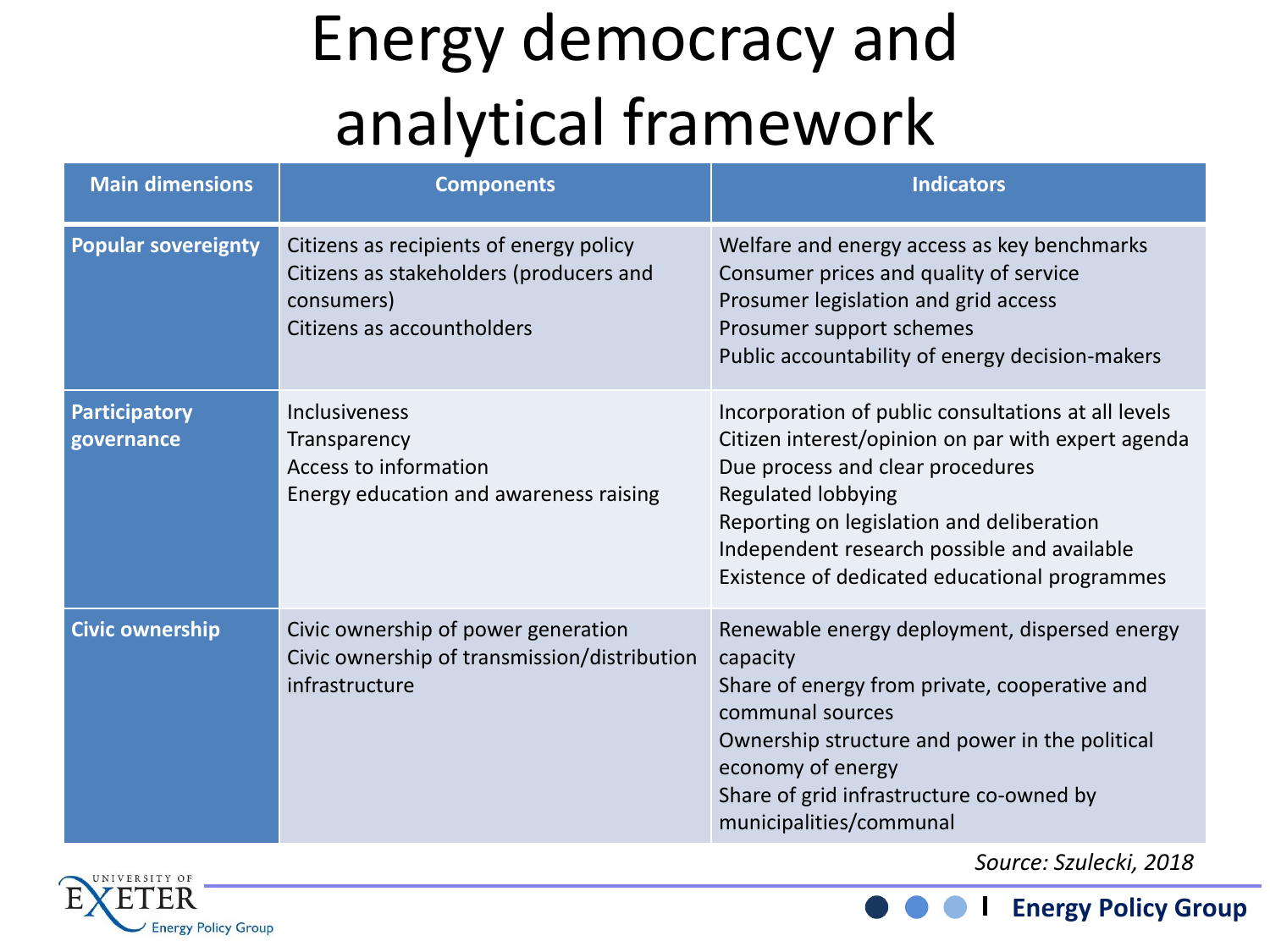# Energy system digitalisation

"the act of incorporating digital systems and information and communications technology (ICT), along with the new business models and interaction opportunities these support, into the energy system." (Rhodes, 2020, p.5)





**Energy Policy Group**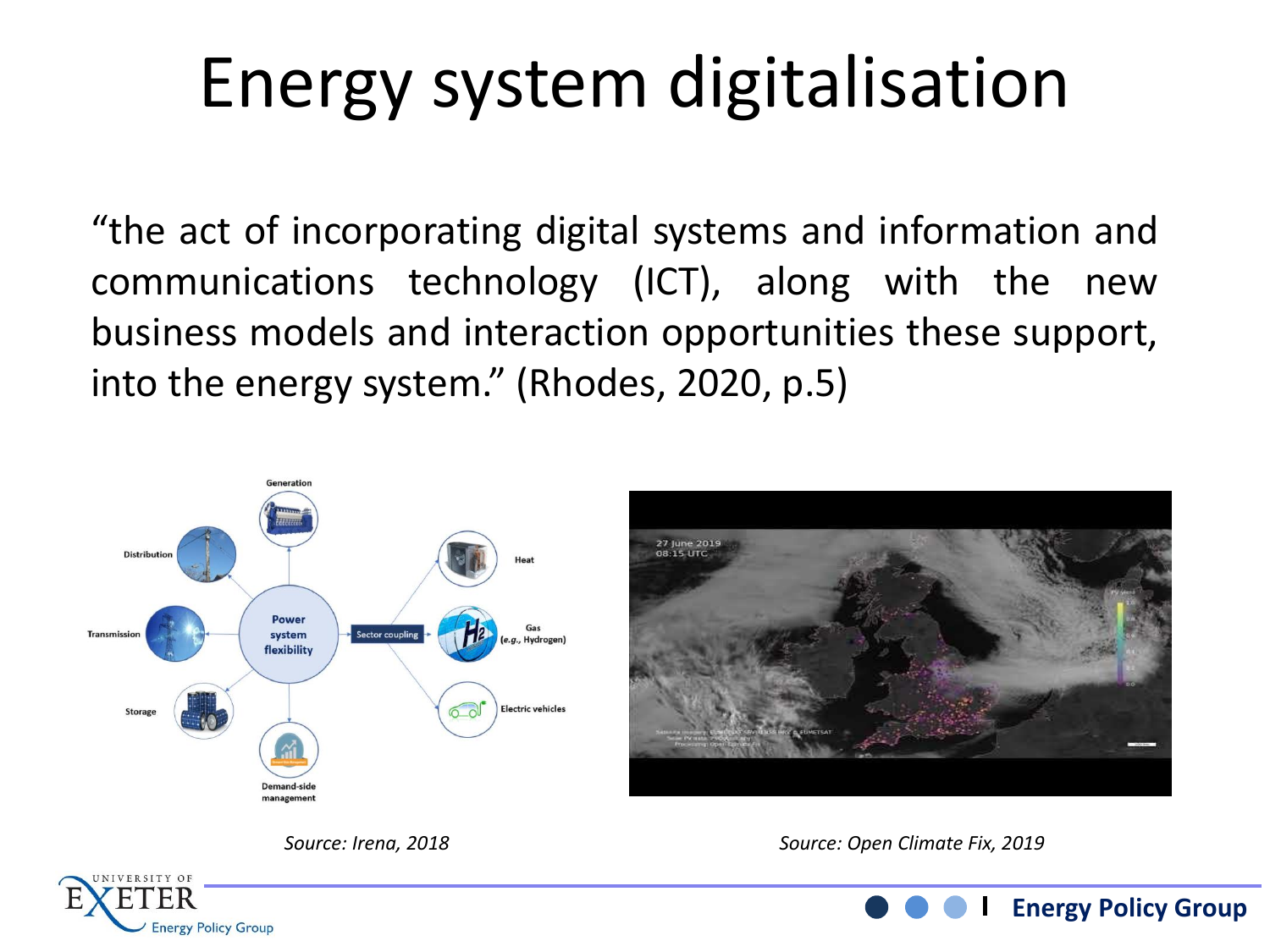## Digitalisation as a sociotechnical transition

- 'Co-evolution' (Foxon, 2014) or 'mutual shaping of technology and society' (Geels, 2002).
- Contests narratives of 'antipolitics' (Sadowski and Levanda, 2020).

### **But…**

• Digital transitions are not energy specific and don't fit neatly with existing theory. A disruptive 'landscape pressure' (Geels, 2011), but also there are unique 'niches' (Schot and Geels, 2008) within energy.



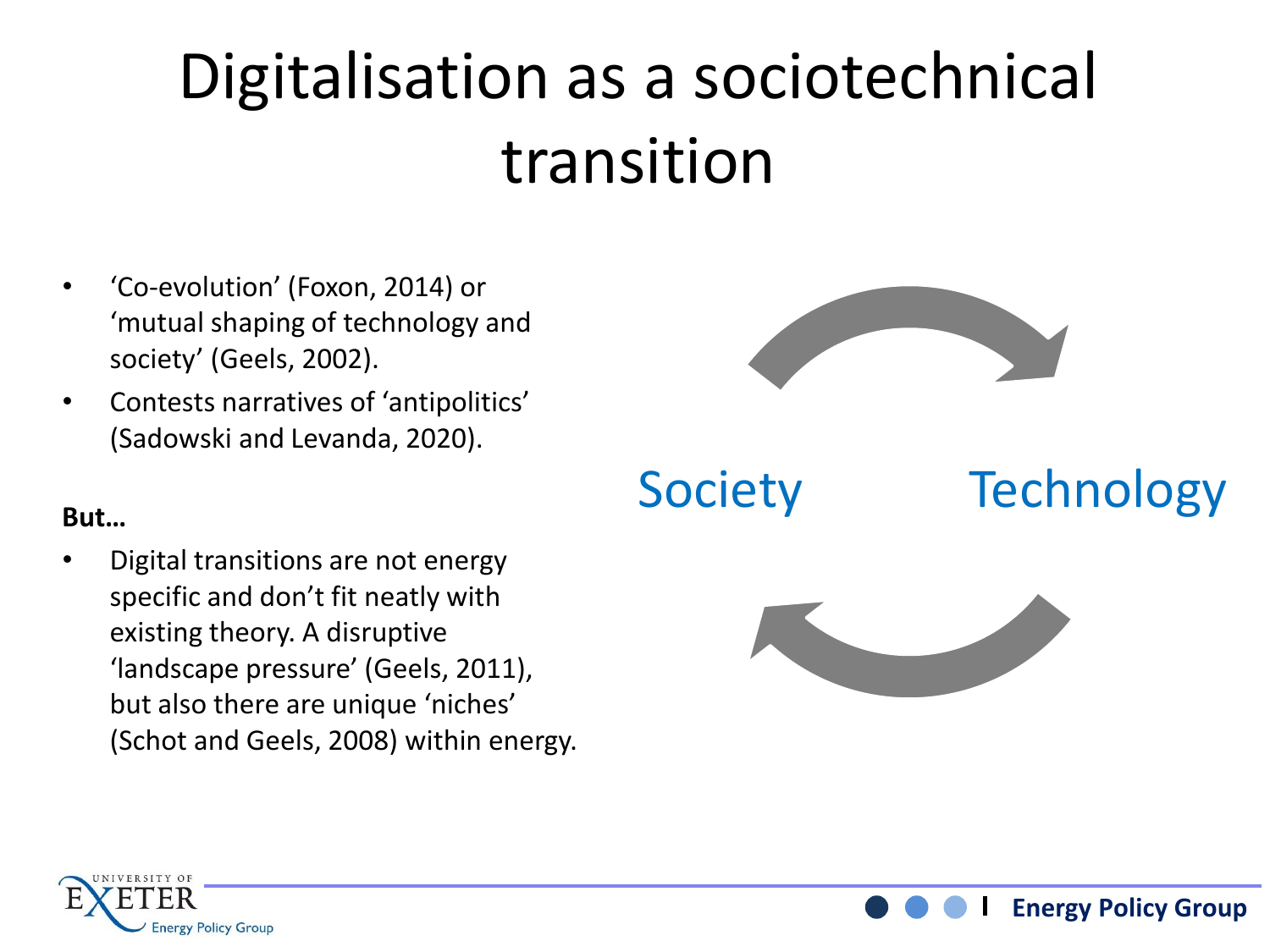# Data and software considerations

Skills and knowledge gaps, distributional issues, supply chain complexity, transparency challenges, proprietary challenges, scalar slipperiness,.

#### Popular sovereignty

- Potential interference by industry self-interest in governance (e.g. codes).
- Cross-economy digital governance gaps
- Automation produces new decision-making 'actors' (e.g. algorithms, human-machine collectives)
- Accountability challenges (e.g. decision-making chains, liability, 'black box' systems).

#### Participatory governance

- Potential interference by industry self-interest in governance (e.g. codes).
- Scrutiny opportunities openness vs security, privacy and commercial interest
- May require new access rights regime? E.g. 'public interest'. (Frerk, 2019)
- Standards development (Cohen, 2020).
- Introduction of 'non-human actors' in decision making
- Human-machine collectives.
- Hidden but powerful processes e.g. 'click work'.

#### Civic ownership

- No universal concept of data ownership - contested in law (Stepanov, 2020)
- Intellectual property challenges (e.g. dataset combination and reuse). (UKDS, no date).
- Risk of 'micro-privatisation' (Sweeney, 2017).
- As a service business models? Ownership vs use.
- Complicates material asset ownership (van Veelen et al, 2021, Kitchin and Dodge, 2014)
- Filters to value access (data and software).

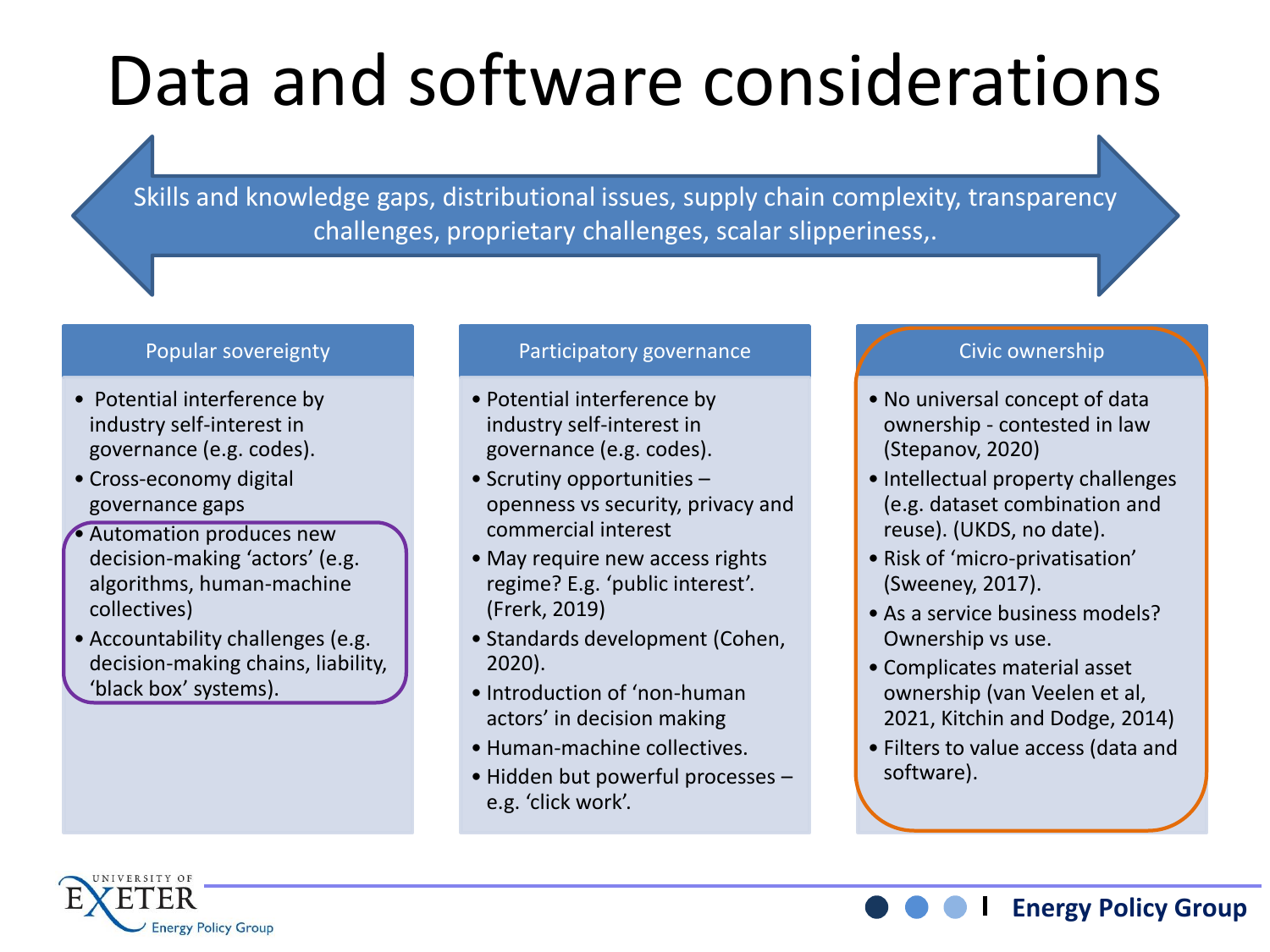## Avenues for digital-democratic response?

### **Some may take familiar shapes…**

- Community ownership of new asset types with mixed material and information-based components – e.g. VPPs (Thombs, 2019), aggregators (Carbon Coop and Regen, 2018).
- Public engagement around data/digital policy development.

### **Some could look quite different…**

- Alternative governance approaches e.g. commons-based (Hess and Ostrom, 2007)
- Shaping new institutions e.g. data institutions (Hardinges and Keller, 2021), algorithmic bias audits (Raji et al, 2020), or 'public interest' data access mechanisms (e.g. Frerk, 2019).
- Open data licences, open source code and tooling.
- Public or non-profit ownership and development of data infrastructure(s).
- New collectives e.g. virtual communities, 'hacktivists' etc.



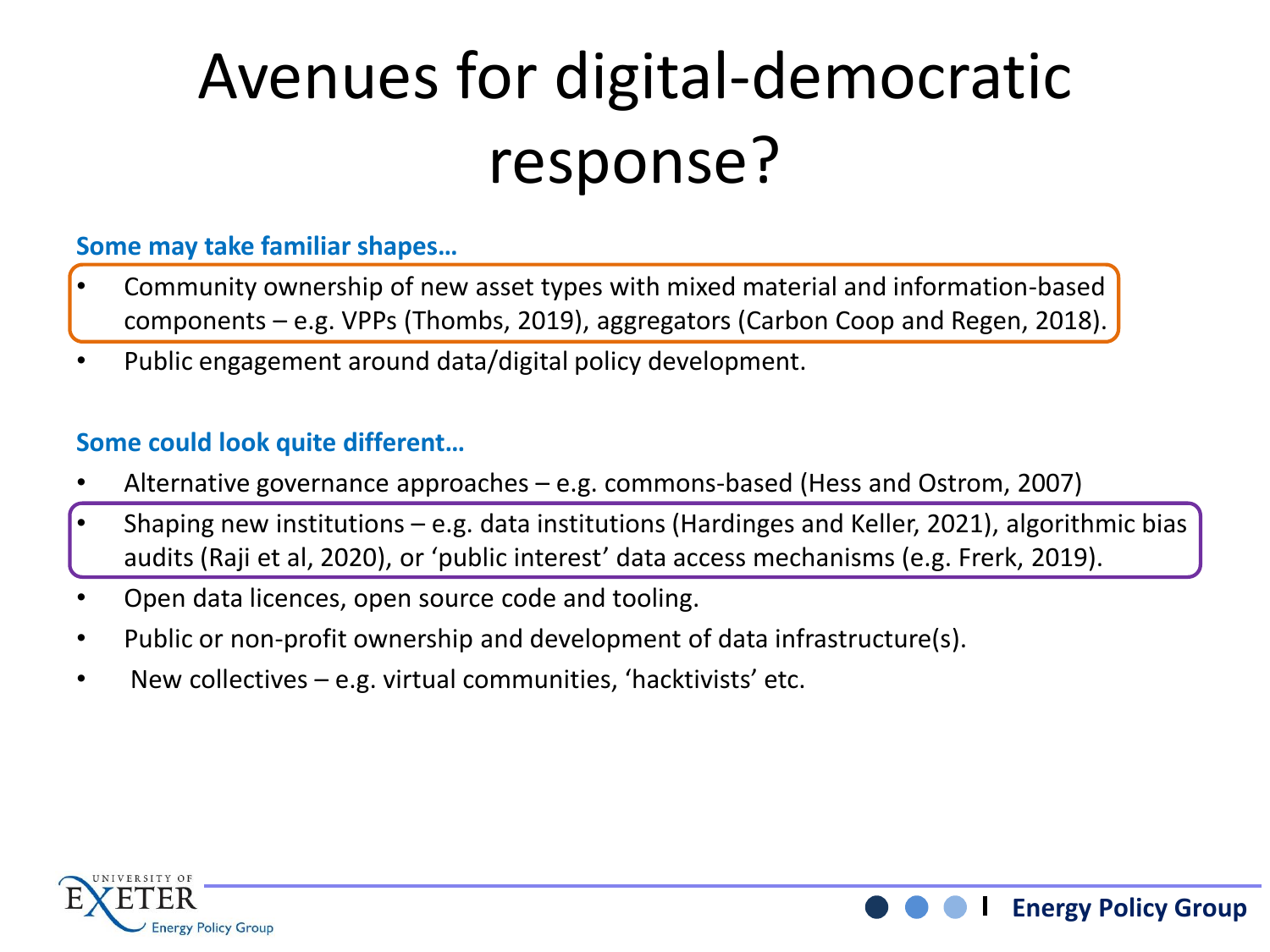| <b>Main dimensions</b>             | <b>Components</b>                                                                                                                                                                                                                                                                                                                                                | <b>Indicators</b>                                                                                                                                                                                                                                                                                                                                                                                                                                                                                                                                                                |
|------------------------------------|------------------------------------------------------------------------------------------------------------------------------------------------------------------------------------------------------------------------------------------------------------------------------------------------------------------------------------------------------------------|----------------------------------------------------------------------------------------------------------------------------------------------------------------------------------------------------------------------------------------------------------------------------------------------------------------------------------------------------------------------------------------------------------------------------------------------------------------------------------------------------------------------------------------------------------------------------------|
| <b>Popular</b><br>sovereignty      | Citizens as recipients of energy data and digital<br>policy<br>Citizens as energy stakeholders (producers and<br>consumers and 'flexers')<br><b>Citizens as digital stakeholders (producers and</b><br>consumers of data and software).<br>Citizens as accountholders                                                                                            | Welfare and energy access as key benchmarks<br>Digital skills and privacy as key benchmarks<br>Consumer prices and quality of service<br>Prosumer and 'flexer' legislation and grid access<br>Prosumer and 'flexer' support schemes<br>Public accountability of energy decision-makers, including<br>computational components.                                                                                                                                                                                                                                                   |
| <b>Participatory</b><br>governance | <b>Inclusiveness</b><br><b>Transparency</b><br>Polycentric approaches across supply chains<br>Access to information and data at all levels of the<br>energy system, while ensuring appropriate privacy<br>and security<br>Interpretability of decision-making models and<br>appropriate redress mechanisms<br>Energy and digital education and awareness raising | Incorporation of public consultations at all levels<br>Citizen interest/opinion on par with expert agenda<br>Due process and clear procedures<br>Regulated lobbying<br>Reporting on legislation and deliberation<br>Independent research possible and available<br>Existence of dedicated educational programmes, including<br>digital-focussed, for end-users and public sector.<br><b>Existence of data access mechanisms</b><br>Inclusive, reflexive tech design and testing practices<br>Fair algorithmic outcomes, with opportunity for public<br>contestation and scrutiny |
| Civic ownership                    | Civic ownership of power generation<br>Civic ownership of transmission/distribution<br>infrastructure<br>Civic ownership and/or co-production and/or<br>management of: energy, flexibility, data and<br>software assets and infrastructures across<br>different geographies<br><b>Open licensing and open source</b>                                             | Renewable energy deployment, dispersed energy capacity<br>Share of energy from private, cooperative and communal<br>sources - accounting for different geographic and virtual<br>configurations<br>Ownership structure and power in the political economy of<br>energy<br>Share of grid and data infrastructures co-owned and/or<br>co-controlled by municipalities/other communal actors                                                                                                                                                                                        |



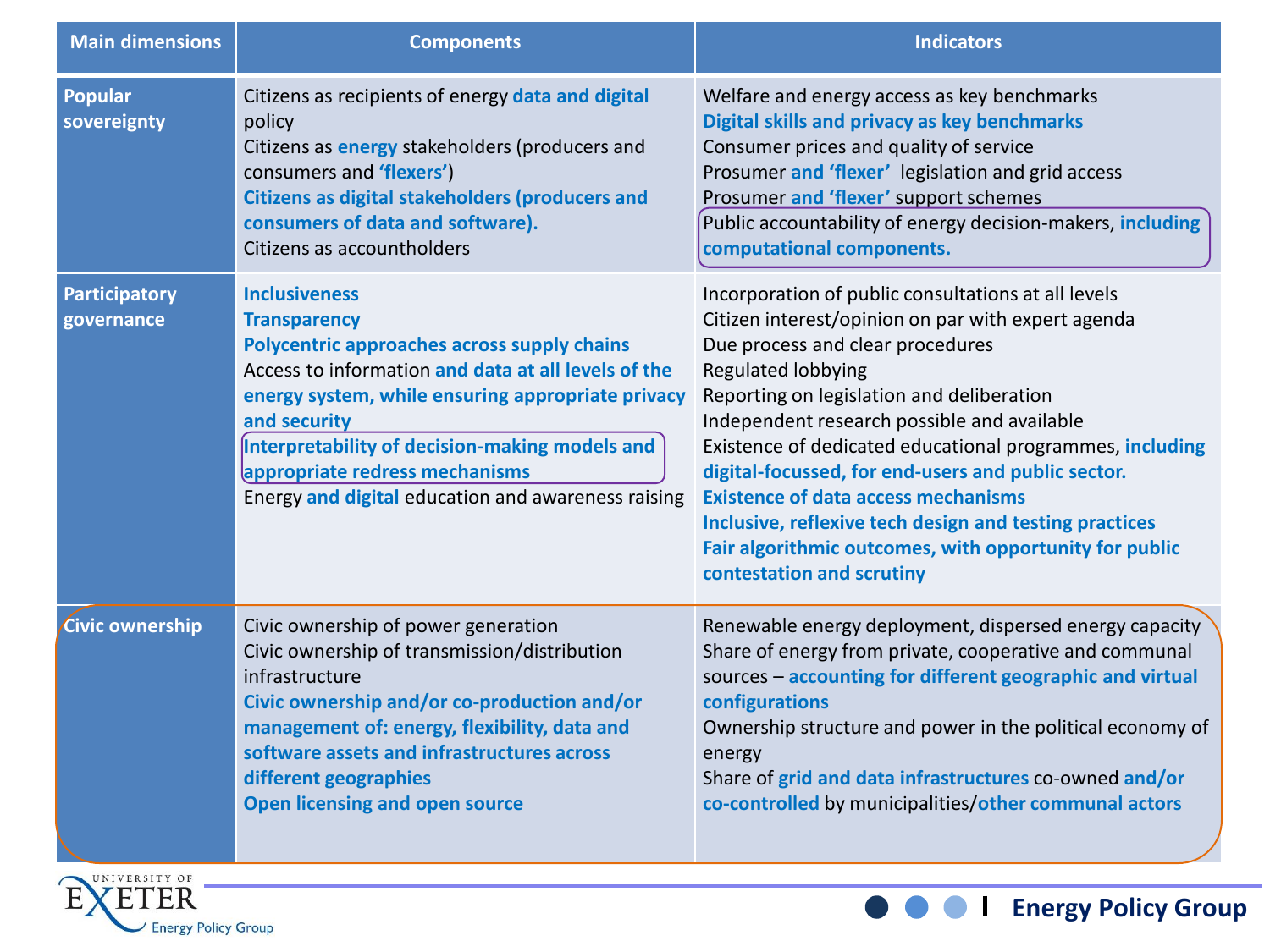# Conclusions

- Digitalisation **disrupts core concepts** within democratic theory used in existing energy democracy literature.
- Adaptation of the analytical framework could help **policymakers and practitioners** make valuable adjustments in a new sociotechnical context.
- However some of the bigger **paradigm changes are left uncaptured**.

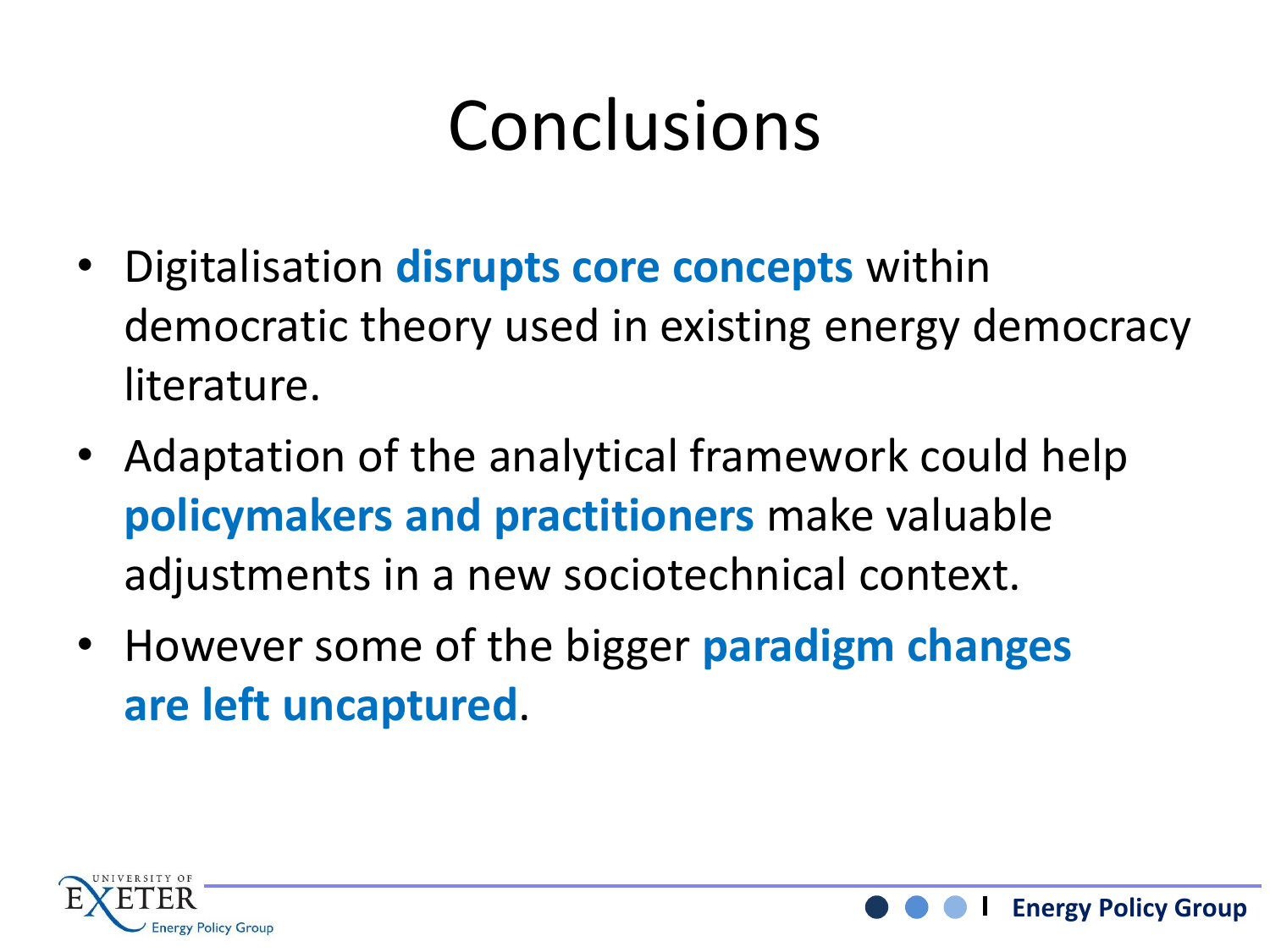### References

- Alekseev, A. N. *et al.* (2019) 'Digitalization of the Russian energy sector: State-of-the-art and potential for future research', *International Journal of Energy Economics and Policy*. Econjournals, 9(5), pp. 274–280. doi: 10.32479/ijeep.7673.
- Ambole, Amollo; Koranteng, Kweku; Njoroge, Peris; Luhangala, Douglas L. 2021. "A Review of Energy Communities in Sub-Saharan Africa as a Transition Pathway to Energy Democracy" Sustainability 13, no. 4: 2128. https://doi.org/10.3390/su13042128
- Baka, J. and Vaishnava, S. (2020) 'The evolving borderland of energy geographies', *Geography Compass*. Blackwell Publishing, 14(7). doi: 10.1111/gec3.12493.
- Boait, P. *et al.* (2019) 'The Practice and Potential of Renewable Energy Localisation: Results from a UK Field Trial', *Sustainability*. MDPI AG, 11(1), p. 215. doi: 10.3390/su11010215.
- Burke, M. J. and Stephens, J. C. (2018) 'Political power and renewable energy futures: A critical review', *Energy Research & Social Science*. Elsevier, 35, pp. 78–93. doi: 10.1016/J.ERSS.2017.10.018.
- Carbon Coop and Regen (2018) *Energy Community Aggregator Services (ECAS)*.
- Cohen, J. E. (2020) 'Networks, Standards, and Network-and-Standard-Based Governance', in Kevin Werbach (ed.) *After the Digital Tornado: Networks, Algorithms, Humanity*. 1st edn. Cambridge: Cambridge University Press, pp. 58–80. doi: 10.1017/9781108610018.
- Crawford, K. (2021) *The Atlas of AI*. 1st edn. New Haven: Yale University Press.
- Creamer, E. *et al.* (2018) 'Community energy: Entanglements of community, state, and private sector', *Geography Compass*, 12(7), pp. 1–16. doi: 10.1111/gec3.12378.
- Creamer, E. *et al.* (2019) 'Community renewable energy: What does it do? Walker and Devine-Wright (2008) ten years on', *Energy Research & Social Science*, 57, p. 101223. doi: 10.1016/j.erss.2019.101223.
- Darby, S. J. (2019) 'Energy, human activity, and knowledge: Addressing smart city challenges', in *Energy and Behaviour: Towards a Low Carbon Future*. Elsevier, pp. 237–260. doi: 10.1016/B978-0-12-818567-4.00010-7.
- Deborah Raji, I. *et al.* (2020) 'Closing the AI Accountability Gap: Defining an End-to-End Framework for Internal Algorithmic Auditing', in *Proceedings of the 2020 Conference on Fairness, Accountability, and Transparency*. Barcelona, pp. 33–44. doi: 10.1145/3351095.3372873.
- Delina, L. L. (2018) 'Can Energy Democracy Thrive in a Non-democracy?', *Frontiers in Environmental Science*, 6(January). doi: 10.3389/fenvs.2018.00005.
- Dodge, M. and Kitchin, R. (2004) 'Code , space and everyday life', 44(0), pp. 0–35.
- Fielke, S. J. *et al.* (2019) 'Conceptualising the DAIS: Implications of the "Digitalisation of Agricultural Innovation Systems" on technology and policy at multiple levels', *NJAS - Wageningen Journal of Life Sciences*. Elsevier B.V., 90–91, p. 100296. doi: 10.1016/j.njas.2019.04.002.
- Foxon, T. J. and Steinberger, J. K. (2013) *Energy, efficiency and economic growth: a coevolutionary perspective and implications for a low carbon transition*. 146. Available at: http://www.see.leeds.ac.uk/sri. (Accessed: 2 September 2019).
- Frerk, M. (2019) *Smart Meter Energy Data: Public Interest Advisory Group Final Report - Phase 1*. Available at: https://docs.wixstatic.com/ugd/ea9deb\_244fa0e7997b43ceb453762d930bab93.pdf (Accessed: 25 June 2019).
- Geels, F. W. (2002) 'Technological transitions as evolutionary reconfiguration processes: a multi-level perspective and case study', *Research Policy*, 31(8–9), pp. 1257– 1274. doi: 10.1016/S0048-7333(02)00062-8 T4 - A multi-level perspective and a case-study M4 - Citavi.
- Geels, F. W. and Schot, J. (2007) 'Typology of sociotechnical transition pathways', *Research Policy*, 36, pp. 399–417. doi: 10.1016/j.respol.2007.01.003003.
- Hao, K. (2021) 'Stop talking about AI ethics. It's time to talk about power.', *MIT Technology Review*. Available at: https://www.technologyreview.com/2021/04/23/1023549/kate-crawford-atlas-of-ai-review/ (Accessed: 30 April 2021).
- Hardinges, J. and Keller, J. R. (2021) *What are data institutions and why are they important? – The ODI*, *ODI*. Available at: https://theodi.org/article/what-are-datainstitutions-and-why-are-they-important/ (Accessed: 30 April 2021).
- Heffron, R. J. and McCauley, D. (2014) 'Achieving sustainable supply chains through energy justice', *Applied Energy*. Elsevier Ltd, 123, pp. 435–437. doi: 10.1016/j.apenergy.2013.12.034.
- Hess, C. and Ostrom, E. (2007) *Understanding Knowledge as a Commons: From Theory to Practice*. e-book. Michigan: The MIT Press. Available at: https://www.jstor.org/stable/j.ctt5hhdf6 (Accessed: 30 April 2021).
- International Energy Agency (2017) *Digitalization & Energy*. Available at: www.iea.org/t&c/ (Accessed: 24 October 2018).



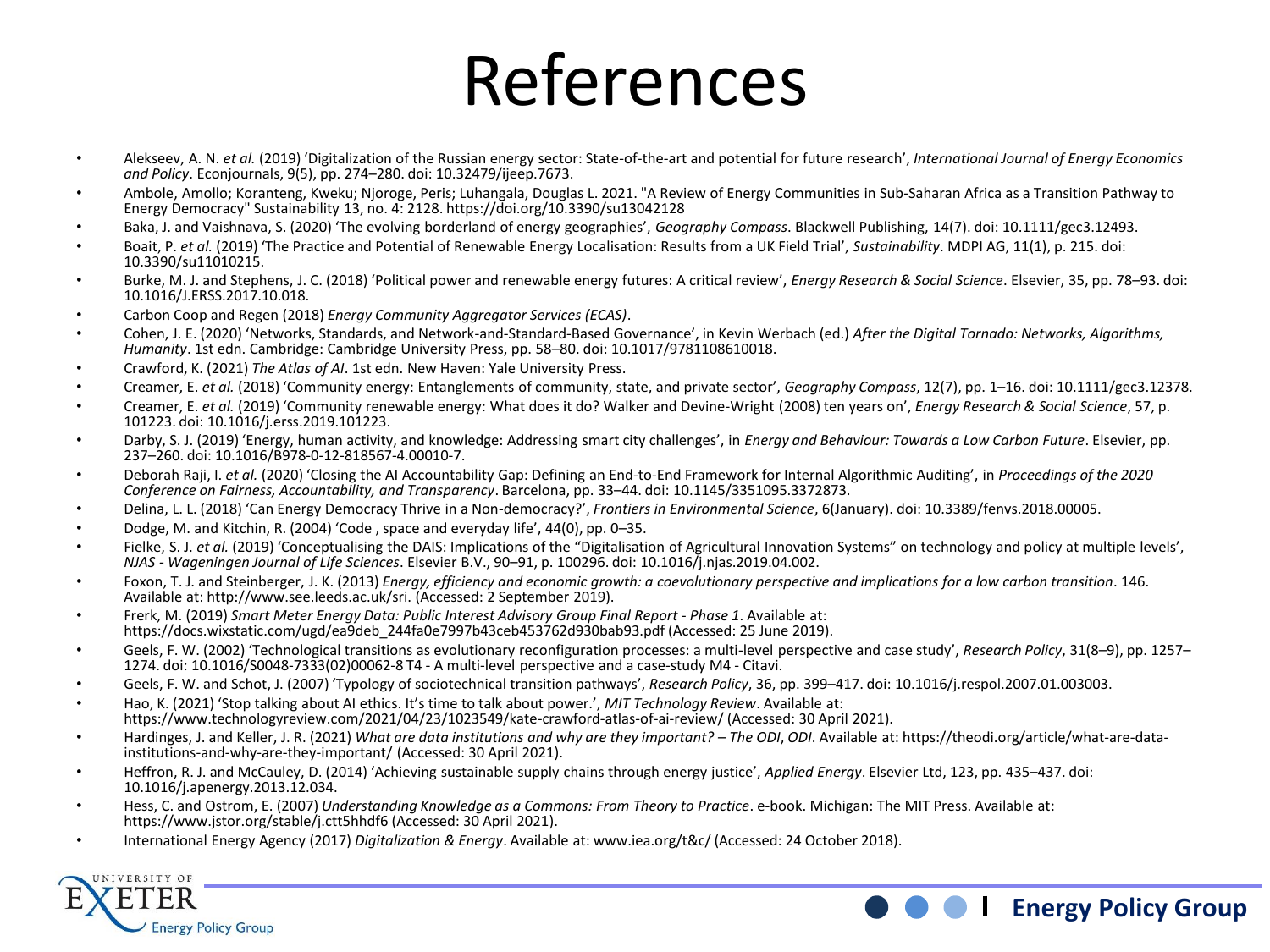- IRENA (2018) *Power system flexibility for the energy transition*, *IRENA*. Available at: https://www.irena.org/publications/2018/Nov/Power-system-flexibility-for-theenergy-transition (Accessed: 16 July 2019).
- Johnson, C. (2020) 'Is demand side response a woman's work? Domestic labour and electricity shifting in low income homes in the United Kingdom', *Energy Research and Social Science*. Elsevier Ltd, 68, p. 101558. doi: 10.1016/j.erss.2020.101558.
- Judson, E., Soutar, I. and Mitchell, C. (2020). Governance Challenges Emerging from Energy Digitalisation. EPG Working Paper: EPG2002. https://geography.exeter.ac.uk/media/universityofexeter/schoolofgeography/images/researchgroups/epg/Digital Energy Governance Challenges -Discussion Paper - FINAL.pdf
- Kitchin, R. and Dodge, M. (2011) *Code/Space: Software and Energyday Life*. 1st edn. Cambridge, Massachussets: MIT University Press.
- Lennon, M. (2017) 'Decolonizing energy: Black Lives Matter and technoscientific expertise amid solar transitions', *Energy Research & Social Science*, 30, pp. 18–27. doi: 10.1016/j.erss.2017.06.002.
- Maidment, C. *et al.* (2020) *Privacy and data sharing in smart local energy systems: Insights and recommendations*. Available at: www.energyrev.org.ukwww.energyrev.org.uk (Accessed: 5 March 2021).
- McCauley, D. *et al.* (2019) 'Energy justice in the transition to low carbon energy systems: Exploring key themes in interdisciplinary research', *Applied Energy*, 233–234, pp. 916–921. doi: 10.1016/j.apenergy.2018.10.005.
- Open Climate Fix (2019). "Solar PV power and clouds over UK in June 2019 (sync corrected)." <https://www.youtube.com/watch?v=IOp-tj-IJpk&t=1s>
- Powells, G. and Fell, M. J. (2019) 'Flexibility capital and flexibility justice in smart energy systems', *Energy Research & Social Science*, 54, pp. 56–59. doi: 10.1016/j.erss.2019.03.015.
- Rhodes, A. (2020) *Digitalisation of Energy An Energy Futures Lab Briefing Paper*. Available at: http://imperial.ac.uk/energy-futures-lab (Accessed: 15 May 2020).
- Sadowski, J. and Levenda, A. M. (2020) 'The anti-politics of smart energy regimes', *Political Geography*. Elsevier Ltd, 81, p. 102202. doi: 10.1016/j.polgeo.2020.102202.
- Schot, J. and Geels, F. W. (2008) 'Strategic niche management and sustainable innovation journeys: Theory, findings, research agenda, and policy', *Technology Analysis and Strategic Management*. Routledge , 20(5), pp. 537–554. doi: 10.1080/09537320802292651.
- Shakoor, A. *et al.* (2017) 'Roadmap for Flexibility Services to 2030'.
- Sovacool, B. K. *et al.* (2020) 'The decarbonisation divide: Contextualizing landscapes of low-carbon exploitation and toxicity in Africa', *Global Environmental Change*. Elsevier Ltd, 60, p. 102028. doi: 10.1016/j.gloenvcha.2019.102028.
- Sweeney, S. (2017) 'Conflicting Agendas: Energy Democracy and the Labor Movement', in Fairchild, D. and Weinrub, A. (eds) *Energy Democracy: Advancing Equity in Clean Energy Solutions*. 1st edn. Washington DC: Island Press, pp. 113–138.
- Szulecki, K. (2018) 'Conceptualizing energy democracy', *Environmental Politics*. Kacper Szulecki, 27(1), pp. 21–41. doi: 10.1080/09644016.2017.1387294.
- Szulecki, K. and Overland, I. (2020) 'Energy democracy as a process, an outcome and a goal: A conceptual review', *Energy Research and Social Science*. Elsevier Ltd. doi: 10.1016/j.erss.2020.101768.
- Thombs, R. P. (2019) 'When democracy meets energy transitions: A typology of social power and energy system scale', *Energy Research & Social Science*, 52, pp. 159– 168. doi: 10.1016/j.erss.2019.02.020.
- UK Data Service (no date) *Legal-ethical*. Available at: https://www.ukdataservice.ac.uk/manage-data/legal-ethical.aspx (Accessed: 30 April 2021).
- van Veelen, B. *et al.* (2021) 'Intervention : Democratising infrastructure', *Political Geography*. Elsevier Ltd, 87(March), p. 102378. doi: 10.1016/j.polgeo.2021.102378.
- van Veelen, B. and van der Horst, D. (2018) 'What is energy democracy? Connecting social science energy research and political theory', *Energy Research & Social Science*. Elsevier, 46, pp. 19–28. doi: 10.1016/J.ERSS.2018.06.010.
- Walker, G. (2009) 'Beyond distribution and proximity: Exploring the multiple spatialities of environmental justice', in *Antipode*, pp. 614–636. doi: 10.1111/j.1467- 8330.2009.00691.x.